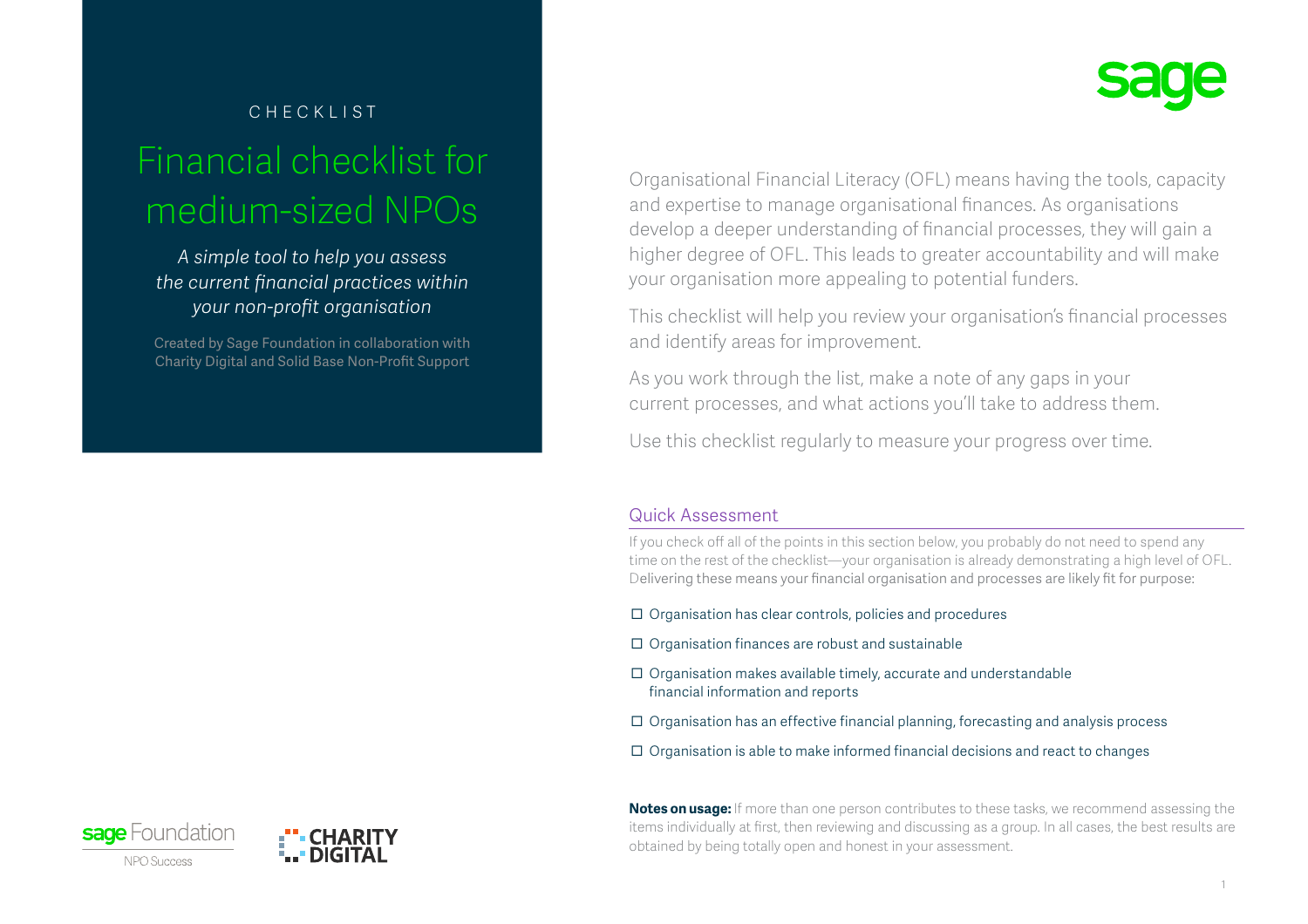This section explores a number of aspects of the finance operation, with some expanded into further detail.

#### $\Box$  Bookkeeping is timely, accurate, up-to-date and includes the following functions:

- Payroll runs on time and is error free
- Expenses are recorded, coded and paid on time
- Purchase ledger up to date, future payments scheduled
- Journals are produced, ensuring that appropriate income and expenditure is recognised in the relevant accounting period
- Balance sheet accounts are regularly reconciled (as per defined procedures)
- $\Box$  Accounting software is used to manage accounts and any spreadsheets are checked
- $\Box$  Financial policies & practices are stated and reviewed regularly
	- Active decision to use cash or accrual accounting; reviewed regularly
	- Organisation has a reserves policy; reviewed at least annually

∎"" CHARIT

#### $\Box$  All financial processes (in house or through third parties) are monitored and controlled

#### $\Box$  Tax and regulatory requirements are fulfilled in a timely and accurate manner

- Timely and accurate accounting for all relevant taxes
- Payroll deductions are made and paid to HMRC on time
- Pension submissions are filed monthly on time
- Companies House accounts are filed annually on time and audited or inspected as required under SORP rules
- Charity Commission returns are filed annually on time

#### $\Box$  The organisation has strong cash management

- Bank accounts and petty cash are regularly reconciled
- 
- the safety and integrity of all bank accounts

#### $\Box$  Robust and appropriate human resource plan for finance

- Finance roles are planned (e.g. finance manager, treasurer)
- Staff performing financial activities are appropriately trained and managed
- Contingency plans for staff / trustee sickness or absence
- Staff performing financial duties have time to fulfil their roles

#### $\Box$  Timely management accounts are produced

- SOFA/Income and Expenditure report (Profit and Loss accounts for any trading subsidiaries)
- Balance sheet
- Funder reports

#### Income reliance is understood together with its associated fixed and marginal cost

#### $\Box$  Appropriate financial management practices are followed

- Relevant and flexible chart of accounts has been created
- Income and expense streams are departmentalised for adequate control and responsibility
- Budgets produced and forecasts updated throughout the year
- Performance versus budget or forecast is monitored
- Variances are analysed and reported on to the appropriate budget holders

### Positive indicators of increasing OFL

This section provides three simple, high-level tests that indicate whether an organisation is on the right track and improving its level of OFL.

- $\Box$  Financial questions are welcomed, and quickly and easily answered
- $\Box$  Executive and board are confident of the organisation's financial reporting
- $\Box$  Finance function is adequately resourced in relation to the organisation's size

- 
- Cash flow is analysed and reported on
- Future cash flow is forecasted
- Has appropriate controls to ensure